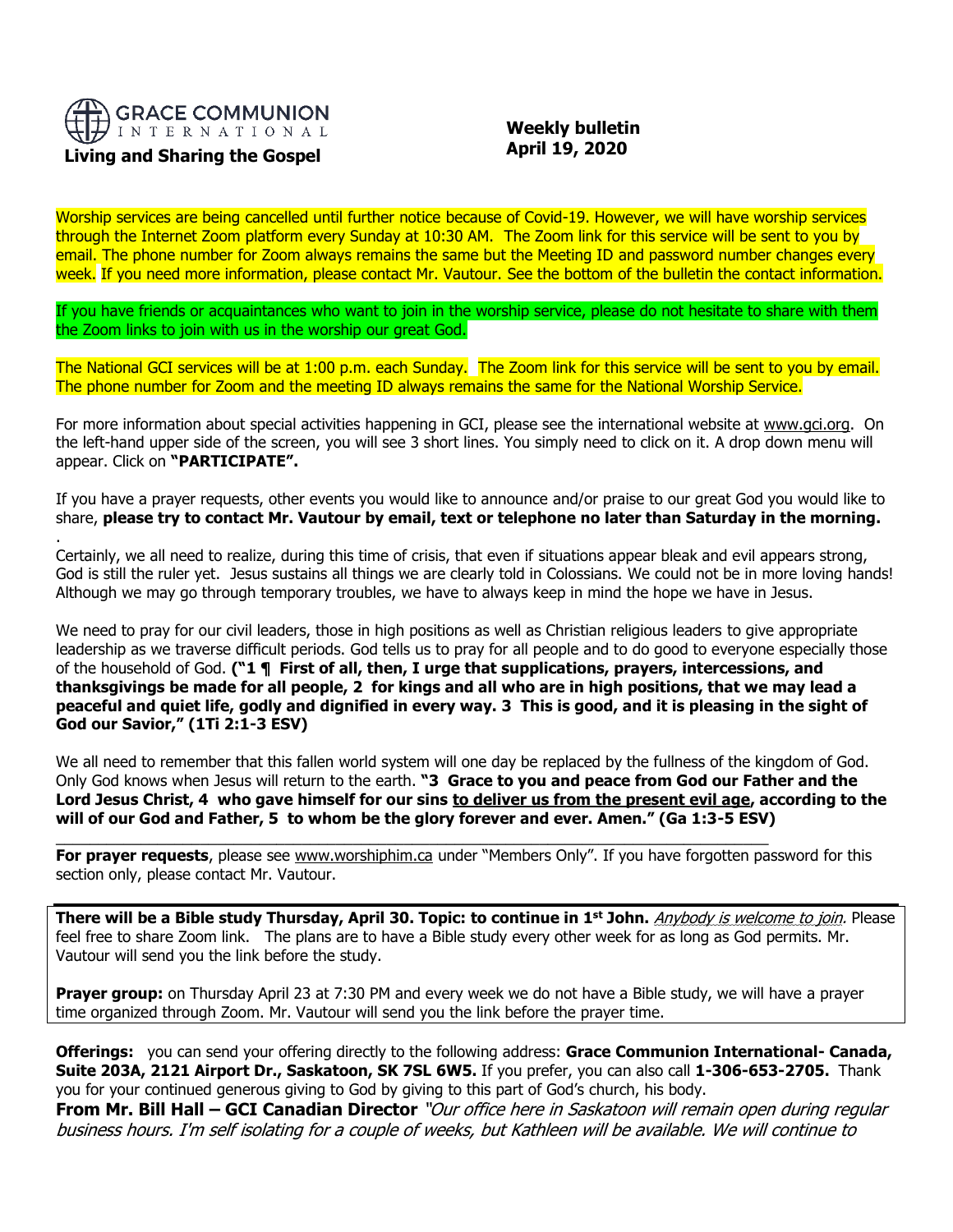process the donations we receive in Saskatoon. Members are urged to mail them directly to our office for the time-being. They can also donate via phone using a credit card, or via Canada Helps using the donate button on our websit[e www.gcicanada.ca](https://eur03.safelinks.protection.outlook.com/?url=http%3A%2F%2Fwww.gcicanada.ca%2F&data=02%7C01%7C%7C9fd93e29c2b44509e5a008d7caa78fdb%7C84df9e7fe9f640afb435aaaaaaaaaaaa%7C1%7C0%7C637200693331983394&sdata=VAGy4Q%2BxbhHuYaeEiDz%2FQyicT%2FoiY4Ir9kc8w5yHRPs%3D&reserved=0) We are waving the provision that all donations given via Canada Helps go toward national expenses for the time being. We will credit all donations received via Canada Helps to a member's local congregation, if we can identify where they attend."

## **Now What**

(April 15, 2020 Update Mr. Williams – President GCI)

\_\_\_\_\_\_\_\_\_\_\_\_\_\_\_\_\_\_\_\_\_\_\_\_\_\_\_\_\_\_\_\_\_\_\_\_\_\_\_\_\_\_\_\_\_\_\_\_\_\_\_\_\_\_\_\_\_\_\_\_\_\_\_\_\_\_\_\_\_\_\_\_\_\_\_\_



Williams

Dear GCI Family and Friends,

Holy Week and Easter Sunday have come and gone. I trust your online services from Maundy Thursday to Good Friday to Easter morning were uplifting and shared with friends and family beyond our normal GCI membership. It is quite an ironic blessing to be under the "Stay at Home" orders and still be able to bolster our engagement with people outside the walls of our normal church meetings. Our amazing Triune God works in mysterious ways and he is so good to include us.

**He is risen! We have celebrated. Now what?**

Allow me to pick up with the New Testament passage from the postcard I sent to encourage our pastors last week:

# **For I handed on to you as of first importance what I in turn had received: that Christ died for our sins in accordance with the scriptures, and that he was buried, and that he was raised on the third day in accordance with the scriptures… [\(I Corinthians 15:3-4 NRSVA](https://biblia.com/bible/nrsv/1%20Cor%2015.3-4))**

**So here is the "Now what?"**

**… and that he appeared to Cephas, then to the twelve. Then he appeared to more than five hundred brothers and sisters at one time, most of whom are still alive, though some have died. Then he appeared to James, then to all the apostles. Last of all, as to someone untimely born, he appeared also to me. For I am the least of the apostles, unfit to be called an apostle, because I persecuted the church of God. But by the grace of God I am what I am, and his grace towards me has not been in vain. On the contrary, I worked harder than any of them—though it was not I, but the grace of God that is with me. Whether then it was I or they, so we proclaim and so you have come to believe. [\(1 Corinthians 15:5-11 NRSVA](https://biblia.com/bible/nrsv/1%20Cor%2015.5-11))**

For the 40 days from Easter Sunday until his ascension, the resurrected Jesus came and went with some regularity, interacting with individuals, small groups of people, and even a crowd as large as 500 people. He did marvelous works, including restoring Peter and helping "Doubting Thomas" to see and touch his scars, which was underscored by Thomas worshipping and proclaiming, "My Lord and my God." The crescendo of Christ's appearances was the giving of the Great Commission, in which he told the original disciples—and hence all followers for all ages—to go into the world with his guiding presence, to share the good news, teaching all things about him, and then to baptize through the name of Father, Son and Spirit.

Paul documents the risen Lord and several key aspects of his involvement over this 40-day period until Jesus ascended to return to the Father. Paul also extends beyond the 40 days to show how Jesus came to him. (Do you recall the "Road to Damascus" experience?) And by the grace of God, Jesus is still coming to humanity—and the "acts" of the church continue.

The "Now what?" for GCI is asking the question, how do we maintain relationship with those he is drawing to himself in March and April 2020 in the middle of a historic pandemic? It is great for us to be encouraged by seeing swelled numbers of viewers in our online services, but what about follow-up? What ways and means are we deepening relationships with these viewers? What practical ways are we extending the love of Jesus? Are we providing means for them to connect with the local congregation? Are we thinking of follow-up after the pandemic has passed? Are we planning ahead for ways to connect with those in our neighborhoods? Do we provide a link to a Facebook page, an invitation to write a message, a means for them to reach out and connect or to be prayed for? We want to use wisdom and discernment in the ways we connect, instead of posting our private phone numbers —perhaps we can reach out through private groups and messaging applications. There are many safe, useful platforms.

The Lord is providing opportunities during the stay-in-place and social-distancing orders we might not have considered. We have included several examples of what GCI congregations are doing. In addition, our Media Team recently started a special Facebook group called the **"GCI Creative Community."** This is a great place to share your best ideas and then single-out ideas from others that can also benefit your circumstance.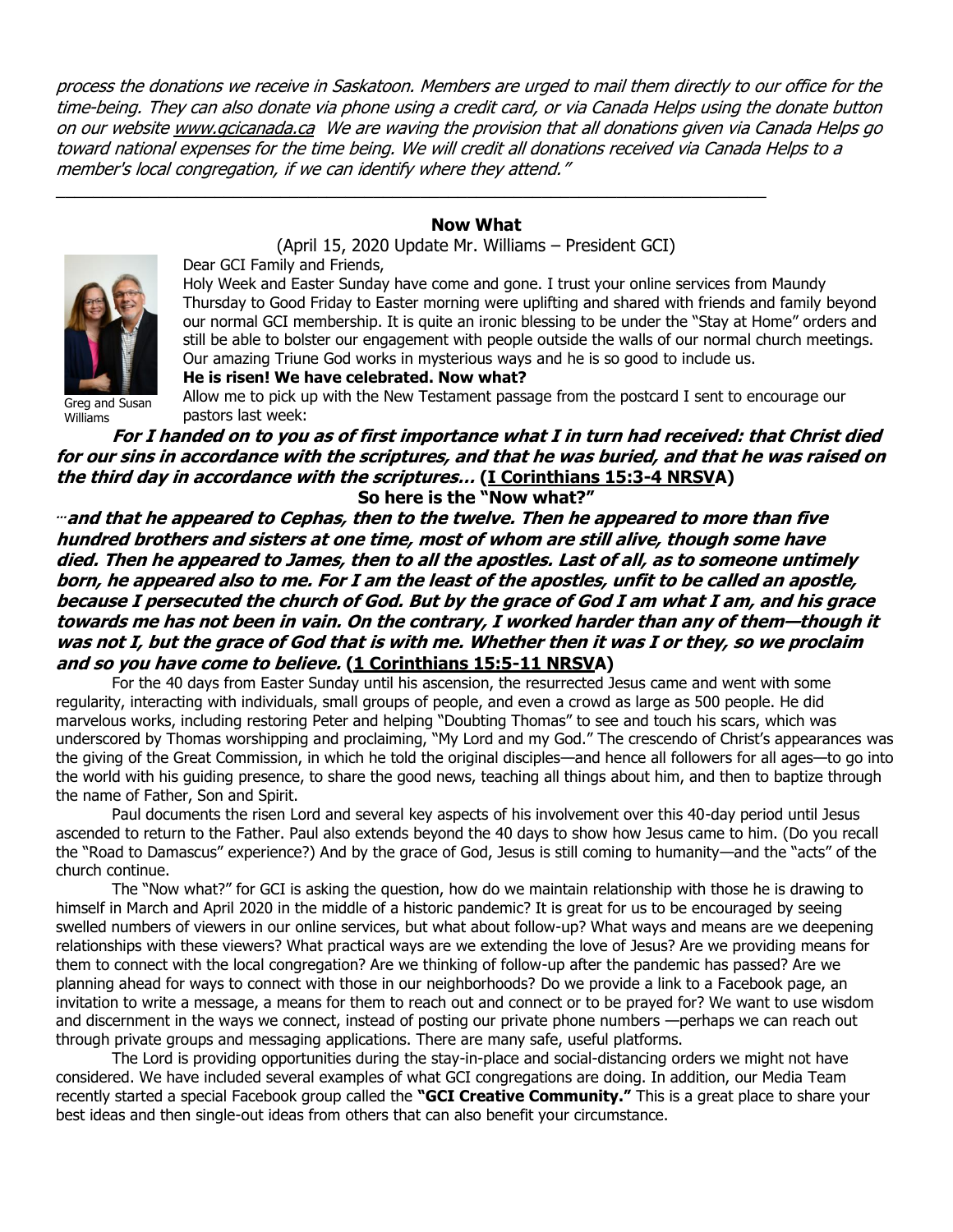The Hope Avenue of our GCI ministry has been reworked in a major way with our demand for online services. And now the Love Avenue is being challenged and molded into its emerging form as well. May the risen Lord have his way with the church! Greg Williams

# **A theological ethic, part 4**

By [Ted Johnston](https://www.blogger.com/profile/08677739021765621811) - [April 16, 2020](http://thesurprisinggodblog.gci.org/2020/04/theological-ethic-4.html) This is the fourth in a series of posts adapted from "What is a Theological Ethic?," a lecture given by [GCS](https://www.gcs.edu/) President Dr. Gary Deddo. For the other posts in the series, click a number:  $1, 2, 3$  $1, 2, 3$  $1, 2, 3$  $1, 2, 3$ . <http://thesurprisinggodblog.gci.org/2020/04/theological-ethic>

## **Worship only God**



The Adoration of the Golden Calf (public domain via Wikimedia Commons)

[Last time,](http://thesurprisinggodblog.gci.org/2020/04/theological-ethic-3.html) we noted the danger of collapsing the first great command (to love God) into the second (to love neighbor). Though doing so is common in our modern/post-modern world, as followers of Jesus we must understand that it is a form of *idolatry,* which God strictly forbids. We are to worship only God, and no other -- a command Israel, sadly, never fully obeyed (as pictured below), despite years of being chastened by wilderness wandering and exile in Babylon.

Though the two great commands go together, they are radically different in that the two objects of love (God and neighbor) are very different and so cannot be interchanged and must not be confused. Why is this so important? Because God is not a human being (even though the eternal Son of God, without ceasing to be divine, assumed to himself our human nature). The first command calls for the kind of love for God that

is *worship* and we, as Christians, are to worship God alone. Worship of a created being (a creature) is, by definition, *idolatry*. No creature is worthy of our worship.

### **Getting the commands in the right order**

The first command thus puts love for God in its rightful place, demanding first and foremost the devotion of all we are and have. It calls for a worship relationship. And such a relationship cannot, for any reason, be demoted to a position equal to another, or eliminated. It cannot be interchanged with any other command any more than God can be interchanged with the neighbor or one's self.

If that is the case, we might wonder, how can there be any love left for anyone else? An all-consuming love for God seems to make it impossible to love anyone else. We might reason that there's only so much love to go around, so it certainly needs to be divided up, proportioned. If we're going to love people at all, then, we must love God at least a little less. Such an all-consuming love for God seems unreasonable. It takes away love for others.

Clearly, Jesus does not reason in that way. His life demonstrates that love for God does not work that way. When we love God with all we are and have, there shines forth a reflection of it towards those who are not God. We love God because God first loved us. (**[1 John 4:19](https://biblia.com/bible/niv/1%20John%204.19)**). Our love for God is a response, the right and appropriate response, to God's love for us. We first receive God's love as we first love God. When we love the neighbor in the way God would have us, like Jesus, we are passing on to others what we have received from God. Think of the offering of the Lord's Supper and Paul's words: **"For I received from the Lord what I also handed on to you"** (**[1 Cor. 11:23](https://biblia.com/bible/niv/1%20Cor.%2011.23)**). In God's economy, we can only pass on what we have first received. First things must remain first, otherwise, as C.S. Lewis reminds us, we will lose both the first and the second things.

The second command thus depends upon the first. It is not identical to it, and it is not interchangeable with it. We see this not only in the fact of the difference between God and neighbor, but in the designation of the second command as not identical with, but "like" the first -- comparable to it and having a certain similarity to it, but not the same. The two commands are related, yet distinct. Love for neighbor reflects something of what takes place in love for God (a response to God's love for us). The love we receive from God, then give back to God, is mirrored (reflected or imaged) towards others. Note, however, that in this there is strict recognition that the neighbor is not God. Our neighbor is not to be loved with all our heart, soul, mind and strength. That sort of love is reserved for God, and no other. The neighbor is not to be worshiped, for that would surely destroy them or the worshiper, or both.

Our neighbor can be loved with the love that we receive from God as we love God with all our heart, soul, mind and strength. But we love our neighbors not as God, but as neighbor. We love them in a way that mirrors God's own love for them -- and that is not a worship relationship. God does not worship his creatures, but he does love them as his creatures. That is why I believe a true rendering of the last part of the commandment can be stated this way: Love your neighbor as you yourself are loved by God. The word "as" is important as is the word "like." It means in a similar or comparable way. We cannot love others in exactly the way God loves them even as creatures. But by the grace of God,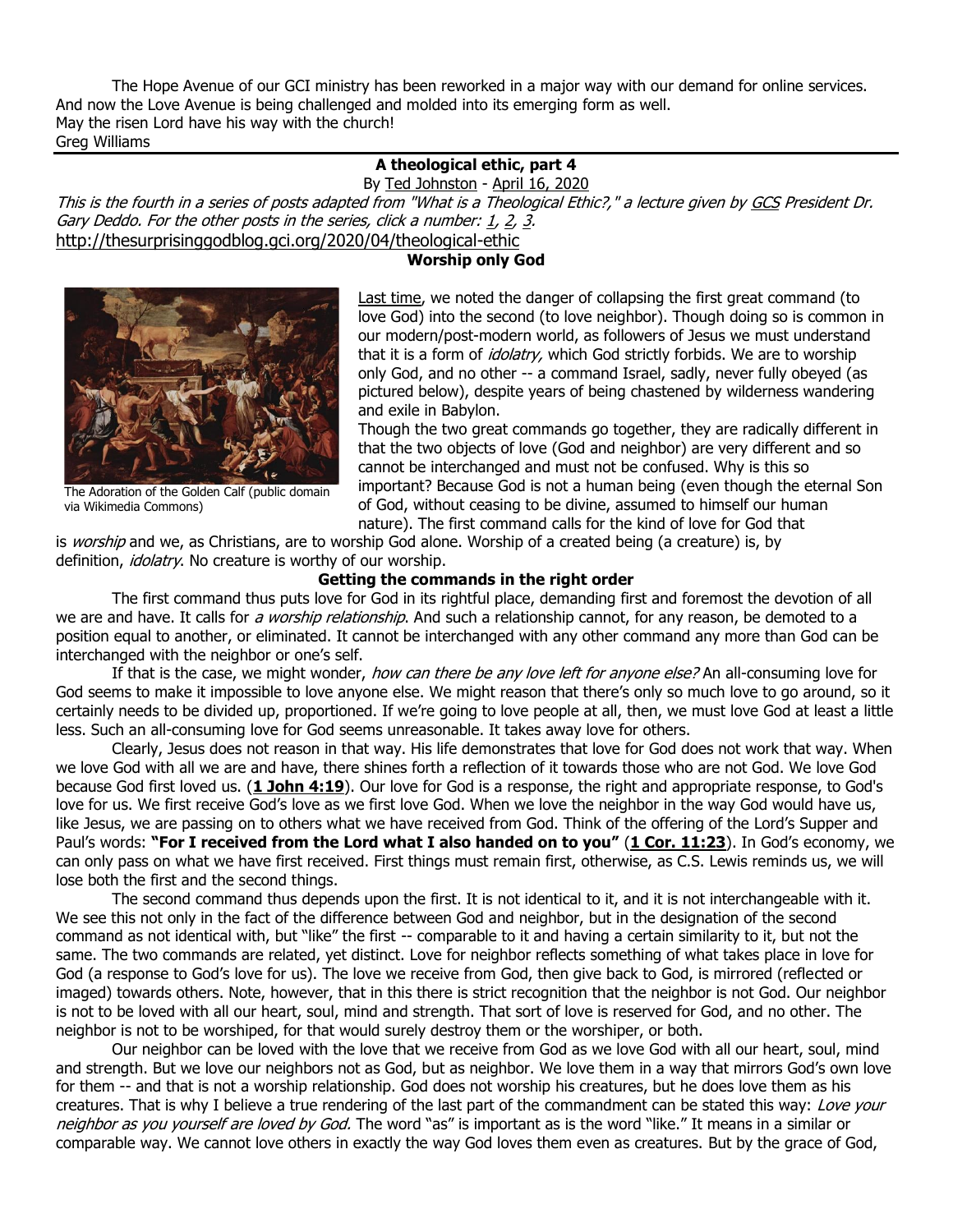we can share in Jesus' love for our neighbor. Jesus lays the whole thing out in a few words. He tells us **first "As the Father has Loved me, so I have loved you."** Note the comparative word **"as."** Then he goes on to say, **"As I have loved you, so you ought to love one another."**

#### **A three-fold love**

Thus in the biblical testimony we find a three-fold love, where (as shown in the diagram below) each subsequent love mirrors or reflects the originating love.

```
The Father \rightarrow loves \rightarrow the Son \rightarrow loves2 \rightarrowUs (We) \rightarrow love3 \rightarrow one another
Love is thus imaged in three comparable
or analogous relationships:
Love1 (the intra-trinitarian love)
     is comparable to
```
- Love2 (the Christological love) is comparable to
- Love3 (the intra-human love)

We thus understand that love for neighbor is constrained by love for God as God. Our definition and source for love comes from and is maintained from above by God and God's word. We do not define what is loving towards neighbor (and neither does the neighbor). God's agape love designates, directs and defines what is loving towards neighbor, who is not God but who has a God, a creator, a redeemer. They have a God-given purpose and a Godgiven nature and a God-intended destiny. The neighbor is not autonomous. The neighbor is not a dictator to us. This, by no means, means that we cannot listen to the neighbor and even sympathize. But what is good and right will ultimately come from the command of God in accordance with the moral order of love,

even while taking into account what we hear from the neighbor and grasping their plight.

We serve others not in their own names, but in the name of Jesus Christ, Lord and Savior. We serve others by doing the loving and good will of God towards them as a representative of Jesus himself (the whole true Jesus, not merely our idea of him). Such serving of neighbor might include giving a word of warning, a word of forgiveness that implies their need for forgiveness and their need to receive it by repentance. We do not serve the neighbor as our master. We serve them as servants of Jesus, and of no other. We serve others on the basis of our worship relationship with the living God. We become the slaves of no person, yet we freely serve others—in Christ's name, in his place, and on his behalf.

When we seek to fulfill the first command, we are resourced and freed to pursue the second. The first orders and generates how we fulfill the second. Our worship relationship to God overflows into the secondary relationships with others. Fulfilling the first command fully, Jesus was free to violate the expectations of many and rather to love them and serve them in the way the Father loved and served him and not be enslaved to the (fallen, self-serving) wills of those he came to serve and transform.

### **The example of Jesus**

When unbelief prevailed, Jesus refused to do any miracles and many took offense (**John 6**). Even his immediate family was offended at times. He sternly warned the Pharisees and Sadducees regarding their false teachings that misrepresented God and relationship with God, even calling them **"whited (limed) graves."** He pronounced forgiveness of sins to those who were not looking for it. He delayed coming to heal Lazarus and was chastised by all for doing so. He refused to stay in a town to do more healing, but went on to others in order to preach, **"for that is why I came out."** He refused to give signs to those who rejected the Reality standing in front of them to which the signs pointed (**[Luke 11:](https://biblia.com/bible/niv/Luke%2011.%2029)  [29](https://biblia.com/bible/niv/Luke%2011.%2029)**). He did not feed all or heal all. Jesus chided the man sitting at the pool who wanted to complain and give excuses when his Healer stood before him and addressed him in person. He offended the Pharisees by receiving a repentant sinner who sought fellowship with him. He scandalized religious leaders and some of his own followers when he allowed a repentant and believing woman of ill repute to anoint him with very costly oil, which they charged could have been used to benefit the poor (**Mark 14**).

Jesus shamed the elders who tried to trap him and get him to condemn a woman caught in adultery. He would not answer Pilate who threatened him but rather rebuked him for thinking that he had power over him. The sufferings imposed upon him did not stop him from accomplishing his atoning purposes. Rather, he scorned the shame heaped upon him. He offended some of his listeners when he compared God to one who gave unequal wages to persons, being more generous to some than they deserved. He told Peter to stifle his heroics and put away his sword. He let Peter know that Satan was using him when he declared that Jesus, God's Messiah, should never suffer and die. But then, Jesus assured Peter of his restoration.

Jesus refused to follow the demands of the Zealots to overthrow Rome and paid for his resistance with the betrayal of Judas into the hands of those whom Judas despised. Jesus **"did not entrust himself to anyone, because he knew all people and needed no one to bear witness about man, for he himself knew what was in man" [\(John 2:24-25\)](https://biblia.com/bible/niv/John%202.24-25).** He recognized rejection and unbelief towards him and in his Father, and he grieved over it. Jesus prepared his own disciples to deal with the rejection they would experience when serving others in his name and in his way, for the sake of the gospel.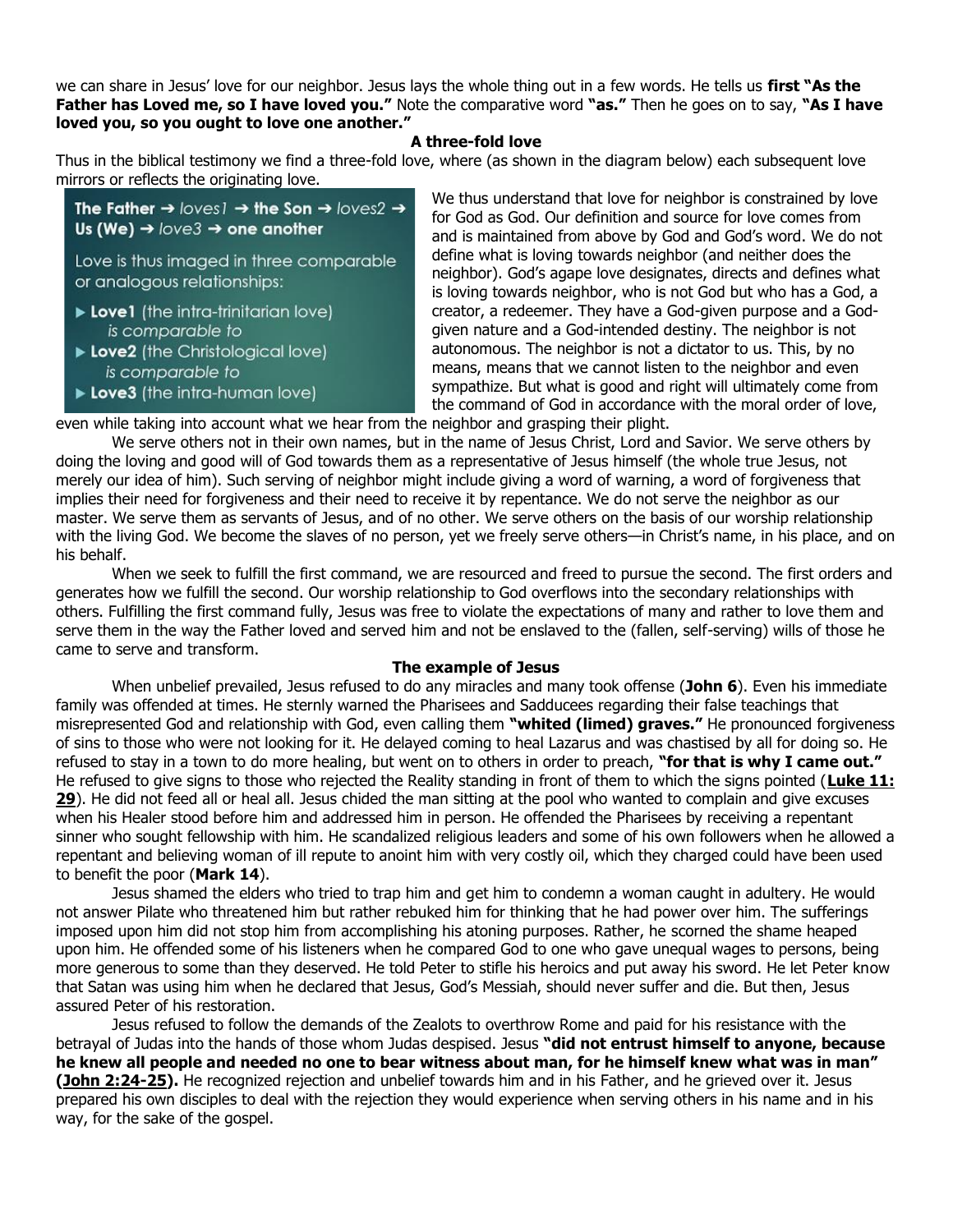Jesus was not crucified for being nice and kind, and doing good things. He was crucified because of his absolute loyalty, love and worship of God, and how that exposed human hypocrisy, deceit and captivity to evil. True to God, Jesus uncovered the works of darkness, he confronted deceit and evil. He exorcised demons. He forgave sin because sin required a costly forgiveness to be defeated, undone, brought to a complete end. Jesus took every excuse away from those who refused to repent and to worship God and no other.

Jesus became a rock of stumbling and an offence to many, that is to anyone, Jew or Gentile, who would not repent and believe in the Son whom God the Father had sent in the power of the Spirit (**[1 Peter 2:8;](https://biblia.com/bible/niv/1%20Pet%202.8) [Romans 9:33](https://biblia.com/bible/niv/Rom%209.33)**). He did all of this because of his holy love for all and his desire for all to come to the point of repentance and receive their forgiveness and be reconciled to the one who was already reconciled to them (**[2 Cor. 5:20](https://biblia.com/bible/niv/2%20Cor.%205.20)**).

#### **The example of the apostles**

It was no different in the early church. The apostles preached Jesus crucified by evil and resurrected from the dead by God, who was absolute Lord and Savior over all. They preached the absolute need for reconciliation that can only come from God, and they pronounced the forgiveness of sins that was available through the cross of Christ and received by repentance and faith/belief in him. Peter and Paul were beaten by fellow Jews, jailed by Roman authorities and eventually put to death for disobeying the authorities commands, continuing to preach the Lordship of Jesus Christ over and against the lordship of Caesar.

The apostles did not dispense what everyone "naturally" wanted. Peter told a beggar: **"I have no silver or gold, but what I have I give you; in the name of Jesus Christ of Nazareth, stand up and walk" ([Acts 3:6\)](https://biblia.com/bible/niv/Acts%203.6).** According to the hierarchy of human need (actually a hierarchy of human hedonism) defined by psychologist Abraham Maslow, the beggar should have rejected (or could not have received) what Peter gave, since it ignored his more fundamental material "need." Apparently, Jesus did not recognize this hierarchy of need since he sent out his apostles with nothing of earthly value (bread or money -- **see [Matt 10:9;](https://biblia.com/bible/niv/Matt%2010.9) [Mark 6:8](https://biblia.com/bible/niv/Mark%206.8)**) to offer those to whom they were sent the proclamation of Jesus Christ incarnate, crucified and resurrected; and to call them to repentance and belief in Jesus, including trust in his coming kingdom.

The apostles maintained these priorities in leading the church, **"preaching the word of God"** instead of **"serving tables."** They then arranged for others (deacons) to address those needs **[\(Acts 6:2\)](https://biblia.com/bible/niv/Acts%206.2).** They did not change the message concerning Jesus when hearers were put off or offended, even to the point of wanting to stone them. They realized that the gospel always offends human pride: **"For the message about the cross is foolishness to those who are perishing, but to us who are being saved it is the power of God" ([1 Cor. 1:18](https://biblia.com/bible/niv/1%20Cor.%201.18)**). **"For Jews demand signs and Greeks desire wisdom, but we proclaim Christ crucified, a stumbling block to Jews and foolishness to Gentiles, but to those who are the called, both Jews and Greeks, Christ the power of God and the wisdom of God [\(1 Cor. 1:22-24\)](https://biblia.com/bible/niv/1%20Cor.%201.22-24).** The Gospel always fulfills and offends. There is no way to avoid this. So, this is how they viewed their ministry and why they stayed true to the message of the gospel and to their Lord. They remained faithful and would not be compromised.

But thanks be to God, who in Christ always leads us in triumphal procession, and through us spreads the fragrance of the knowledge of him everywhere. For we are the aroma of Christ to God among those who are being saved and among those who are perishing, to one a fragrance from death to death, to the other a fragrance from life to life. Who is sufficient for these things? For we are not, like so many, peddlers of God's word, but as men of sincerity, as commissioned by God, in the sight of God we speak in Christ. (**[2 Cor. 2:16](https://biblia.com/bible/niv/2%20Cor.%202.16)**)

#### **Our calling**

We seek to follow Jesus and his apostles in fearlessly proclaiming the gospel. But a word of caution is in order -we must never pronounce the ethical commands (instruction, teaching) of God detached from their gospel context. The gospel message (the apostolic word) addresses our deepest and primary need, which is to be reconciled to the God who already, in Christ, has reconciled us to himself and provided all we need for responding back to God. Any ethical command must be proclaimed in this context -- the context of who God is and what he has done, is doing, and will do for us, and who we are, in and through Christ, in relationship to the triune God. In short, we must first proclaim the first command, and then show how obedience to the second command flows out from a worship relationship with the triune God revealed in Jesus Christ.

The second command should never be proclaimed apart from the first. The second can only be understood in light of the first regarding the triune God who first loved us so that we can then love him with all we are as expressed in our worship of him. Then, out of that worship relationship with the triune God, we are prepared to serve (love) others in his name and in his way -- the way that directs others to the One who we are to worship, an no other. In that way, we join Jesus in his primary mission of bringing others into a worship relationship with the one true Triune God.